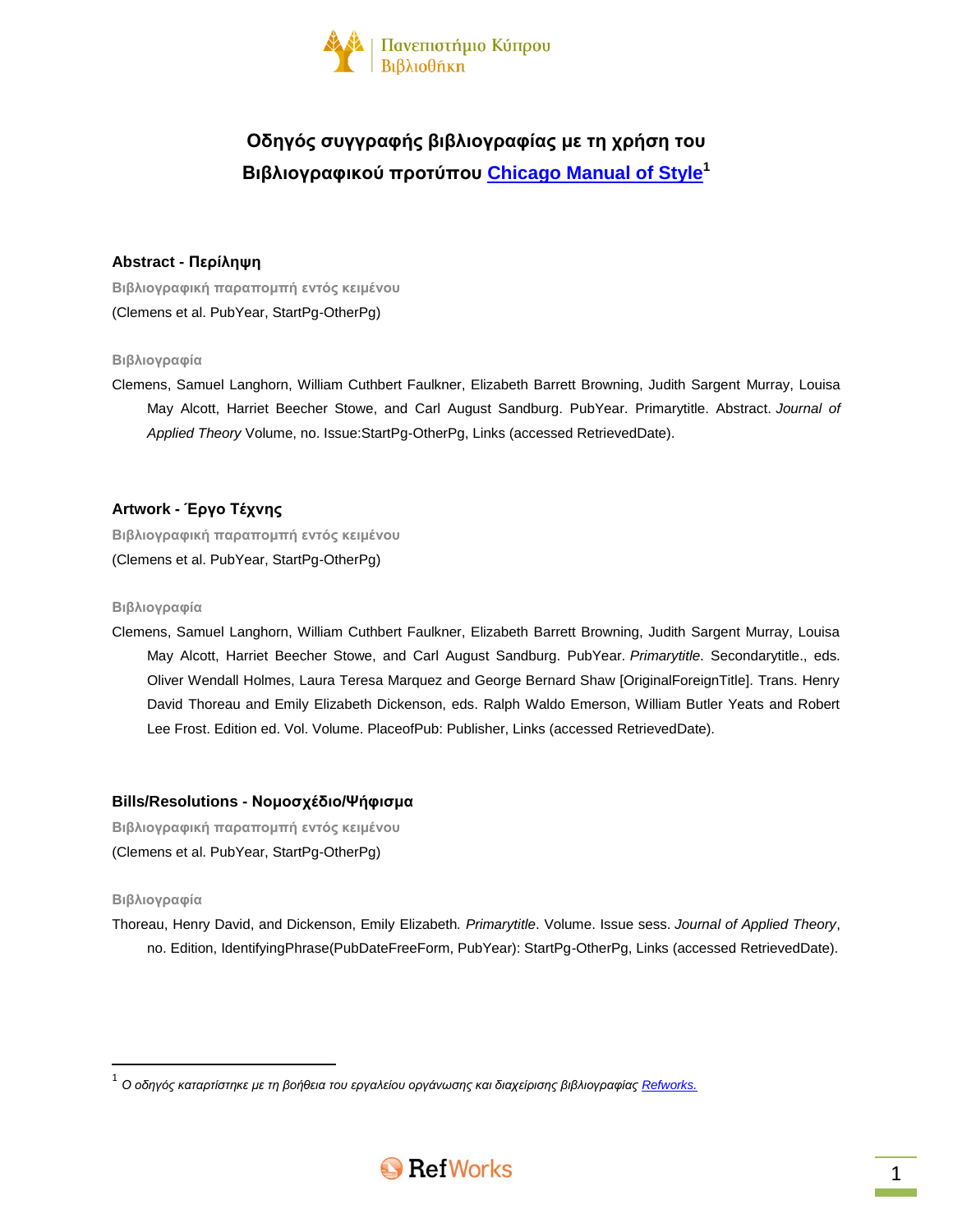

# **Book, Edited - Βιβλίο, Επιμελημένο**

**Βιβλιογραφική παραπομπή εντός κειμένου** (Clemens et al. PubYear, StartPg-OtherPg)

#### **Βιβλιογραφία**

Clemens, Samuel Langhorn, William Cuthbert Faulkner, Elizabeth Barrett Browning, Judith Sargent Murray, Louisa May Alcott, Harriet Beecher Stowe, and Carl August Sandburg, eds. PubYear. *Primarytitle*. SecondaryTitle., eds. Ralph Waldo Emerson, William Butler Yeats and Robert Lee Frost [OriginalForeignTitle]. Trans. Henry David Thoreau and Emily Elizabeth Dickenson. Edition ed. Vol. Volume. PlaceofPub: Publisher, Links (accessed RetrievedDate).

#### **Book, Section - Βιβλίο, Μέρος**

**Βιβλιογραφική παραπομπή εντός κειμένου** Clemens et al. PubYear, StartPg-OtherPg)

#### **Βιβλιογραφία**

Clemens, Samuel Langhorn, William Cuthbert Faulkner, Elizabeth Barrett Browning, Judith Sargent Murray, Louisa May Alcott, Harriet Beecher Stowe, and Carl August Sandburg. PubYear. Primarytitle. In *Secondarytitle.*, eds. Ralph Waldo Emerson, William Butler Yeats and Robert Lee Frost. Edition ed. Vol. Volume, StartPg-OtherPg. PlaceofPub: Publisher, Links (accessed RetrievedDate).

# **Book, Whole - Βιβλίο, Ολόκληρο**

**Βιβλιογραφική παραπομπή εντός κειμένου** (Clemens et al. PubYear)

#### **Βιβλιογραφία**

Clemens, Samuel Langhorn, William Cuthbert Faulkner, Elizabeth Barrett Browning, Judith Sargent Murray, Louisa May Alcott, Harriet Beecher Stowe, and Carl August Sandburg. PubYear. *Primarytitle*. Secondarytitle., eds. Oliver Wendall Holmes, Laura Teresa Marquez and George Bernard Shaw [OriginalForeignTitle]. Trans. Henry David Thoreau and Emily Elizabeth Dickenson, eds. Ralph Waldo Emerson, William Butler Yeats and Robert Lee Frost. Edition ed. Vol. Volume. PlaceofPub: Publisher, Links (accessed RetrievedDate).

# **Case/Court Decisions - Υπόθεση/Απόφαση Δικαστηρίου**

**Βιβλιογραφική παραπομπή εντός κειμένου** (Clemens et al. PubYear, StartPg-OtherPg)

#### **Βιβλιογραφία**

*Primarytitle,* Volume Oliver Wendall Holmes, Laura Teresa Marquez and George Bernard Shaw Edition, StartPg (Publisher PubYear), Links (accessed RetrievedDate).

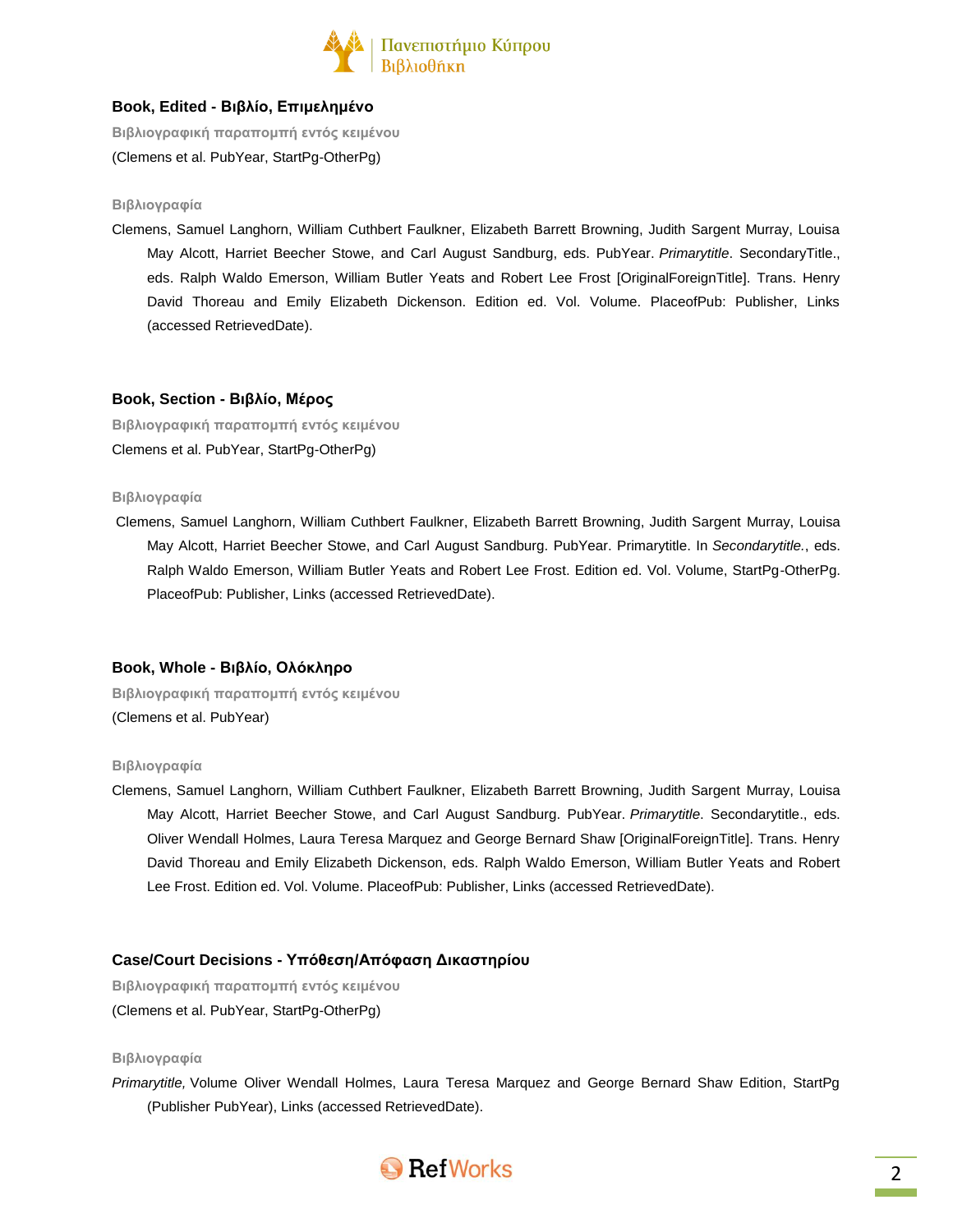

# **Computer Program - Λογισμικό Η/Υ**

**Βιβλιογραφική παραπομπή εντός κειμένου** (Clemens et al. PubYear, StartPg-OtherPg)

#### **Βιβλιογραφία**

Clemens, Samuel Langhorn, William Cuthbert Faulkner, Elizabeth Barrett Browning, Judith Sargent Murray, Louisa May Alcott, Harriet Beecher Stowe, and Carl August Sandburg. PubYear. *Primarytitle*. Secondarytitle., eds. Oliver Wendall Holmes, Laura Teresa Marquez and George Bernard Shaw [OriginalForeignTitle]. Trans. Henry David Thoreau and Emily Elizabeth Dickenson, eds. Ralph Waldo Emerson, William Butler Yeats and Robert Lee Frost. Edition ed. Vol. Volume. PlaceofPub: Publisher, Links (accessed RetrievedDate).

#### **Conference Proceedings - Πρακτικά Συνεδρίου**

**Βιβλιογραφική παραπομπή εντός κειμένου** (Clemens et al. PubYear, StartPg-OtherPg)

#### **Βιβλιογραφία**

Clemens, Samuel Langhorn, William Cuthbert Faulkner, Elizabeth Barrett Browning, Judith Sargent Murray, Louisa May Alcott, Harriet Beecher Stowe, and Carl August Sandburg. PubYear. Primarytitle. Paper presented at SecondaryTitle, Edition, Links (accessed RetrievedDate).

# **Dissertation/Thesis - Διατριβές**

**Βιβλιογραφική παραπομπή εντός κειμένου** (Clemens et al. PubYear, StartPg-OtherPg)

#### **Βιβλιογραφία**

Clemens, Samuel Langhorn, William Cuthbert Faulkner, Elizabeth Barrett Browning, Judith Sargent Murray, Louisa May Alcott, Harriet Beecher Stowe, and Carl August Sandburg. PubYear. Primarytitle. Edition., Publisher, Links (accessed RetrievedDate).

# **Dissertation/Thesis, Unpublished - Διατριβές, Αδημοσίευτες**

**Βιβλιογραφική παραπομπή εντός κειμένου** (Clemens et al. PubYear, StartPg-OtherPg)

#### **Βιβλιογραφία**

Clemens, Samuel Langhorn, William Cuthbert Faulkner, Elizabeth Barrett Browning, Judith Sargent Murray, Louisa May Alcott, Harriet Beecher Stowe, and Carl August Sandburg. PubYear. Primarytitle. Edition., Publisher, Links (accessed RetrievedDate).

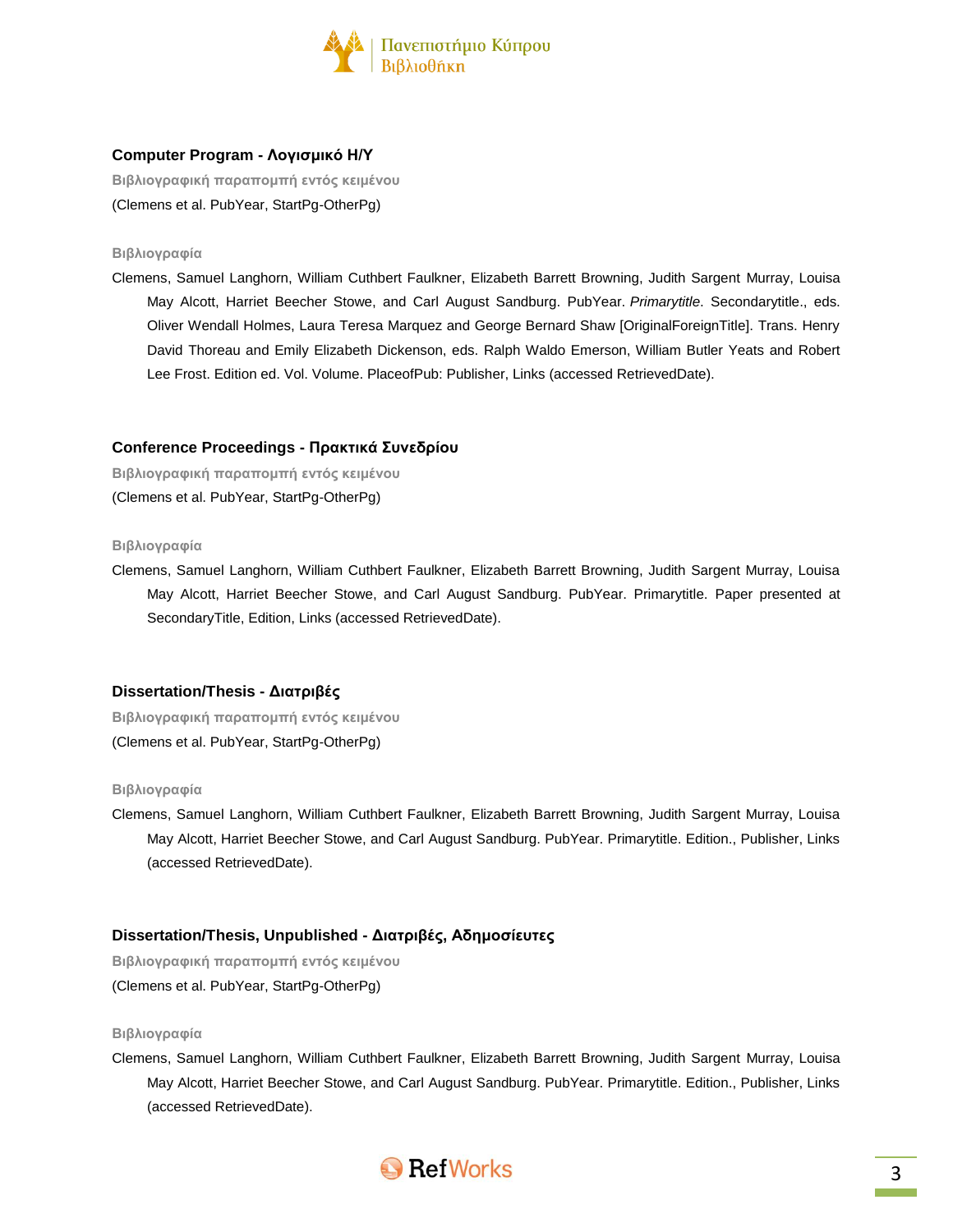

# **Generic - Γενικό Έγγραφο**

**Βιβλιογραφική παραπομπή εντός κειμένου** Clemens et al. PubYear, StartPg-OtherPg)

#### **Βιβλιογραφία**

Clemens, Samuel Langhorn, William Cuthbert Faulkner, Elizabeth Barrett Browning, Judith Sargent Murray, Louisa May Alcott, Harriet Beecher Stowe, and Carl August Sandburg. PubYear. *Primarytitle*. Secondarytitle., eds. Oliver Wendall Holmes, Laura Teresa Marquez and George Bernard Shaw [OriginalForeignTitle]. Trans. Henry David Thoreau and Emily Elizabeth Dickenson, eds. Ralph Waldo Emerson, William Butler Yeats and Robert Lee Frost. Edition ed. Vol. Volume. PlaceofPub: Publisher, Links (accessed RetrievedDate).

#### **Grant - Χορηγία**

**Βιβλιογραφική παραπομπή εντός κειμένου** (Clemens et al. PubYear, StartPg-OtherPg)

#### **Βιβλιογραφία**

Clemens, Samuel Langhorn, William Cuthbert Faulkner, Elizabeth Barrett Browning, Judith Sargent Murray, Louisa May Alcott, Harriet Beecher Stowe, and Carl August Sandburg. PubYear. *Primarytitle*. Secondarytitle., eds. Oliver Wendall Holmes, Laura Teresa Marquez and George Bernard Shaw [OriginalForeignTitle]. Trans. Henry David Thoreau and Emily Elizabeth Dickenson, eds. Ralph Waldo Emerson, William Butler Yeats and Robert Lee Frost. Edition ed. Vol. Volume. PlaceofPub: Publisher, Links (accessed RetrievedDate).

#### **Hearing - Ακρόαση**

**Βιβλιογραφική παραπομπή εντός κειμένου** (Clemens et al. PubYear, StartPg-OtherPg)

#### **Βιβλιογραφία**

Ralph Waldo Emerson, William Butler Yeats and Robert Lee Frost, *Primarytitle,* Edition Cong., Issue sess., PubYear, StartPg-OtherPg, Links (accessed RetrievedDate).

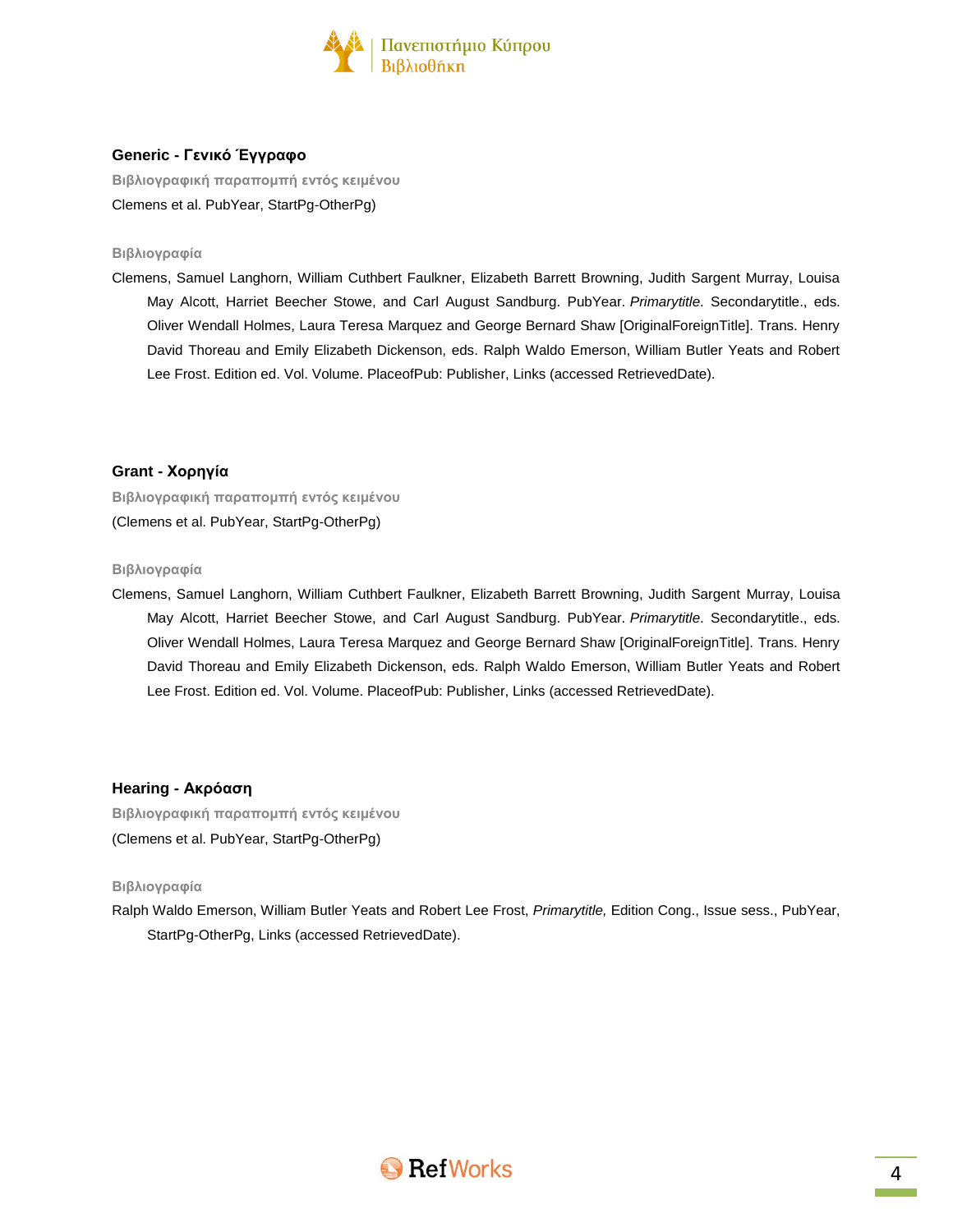

# **Journal Article - Άρθρο Περιοδικού**

**Βιβλιογραφική παραπομπή εντός κειμένου** (Clemens et al. PubYear, StartPg-OtherPg)

#### **Βιβλιογραφία**

Clemens, Samuel Langhorn, William Cuthbert Faulkner, Elizabeth Barrett Browning, Judith Sargent Murray, Louisa May Alcott, Harriet Beecher Stowe, and Carl August Sandburg. PubYear. Primarytitle. *Journal of Applied Theory* Volume (Issue) (PubDateFreeForm): StartPg-OtherPg, Links (accessed RetrievedDate).

# **Journal, Electronic - Ηλεκτρονικό Περιοδικό**

**Βιβλιογραφική παραπομπή εντός κειμένου** (Clemens et al. PubYear, StartPg-OtherPg)

#### **Βιβλιογραφία**

Clemens, Samuel Langhorn, William Cuthbert Faulkner, Elizabeth Barrett Browning, Judith Sargent Murray, Louisa May Alcott, Harriet Beecher Stowe, and Carl August Sandburg. PubYear. Primarytitle. *Journal of Applied Theory* Volume, (Issue) (PubDateFreeForm), DOI, Edition (accessed RetrievedDate).

#### **Laws/Statutes - Νόμοι/Καταστικά**

**Βιβλιογραφική παραπομπή εντός κειμένου** (Clemens et al. PubYear, StartPg-OtherPg)

#### **Βιβλιογραφία**

*Primarytitle,* Public Law Volume, Journal of Applied Theory (PubYear): StartPg, Links (accessed RetrievedDate).

# **Magazine Article - Άρθρο από μη επιστημονικό περιοδικό**

**Βιβλιογραφική παραπομπή εντός κειμένου** (Clemens et al. PubYear, StartPg-OtherPg)

#### **Βιβλιογραφία**

Clemens, Samuel Langhorn, William Cuthbert Faulkner, Elizabeth Barrett Browning, Judith Sargent Murray, Louisa May Alcott, Harriet Beecher Stowe, and Carl August Sandburg. PubYear. Primarytitle. *Journal of Applied Theory.* PubDateFreeForm, Links (accessed RetrievedDate).

# **Map - Χάρτης Βιβλιογραφική παραπομπή εντός κειμένου** (Clemens et al. PubYear, StartPg-OtherPg)

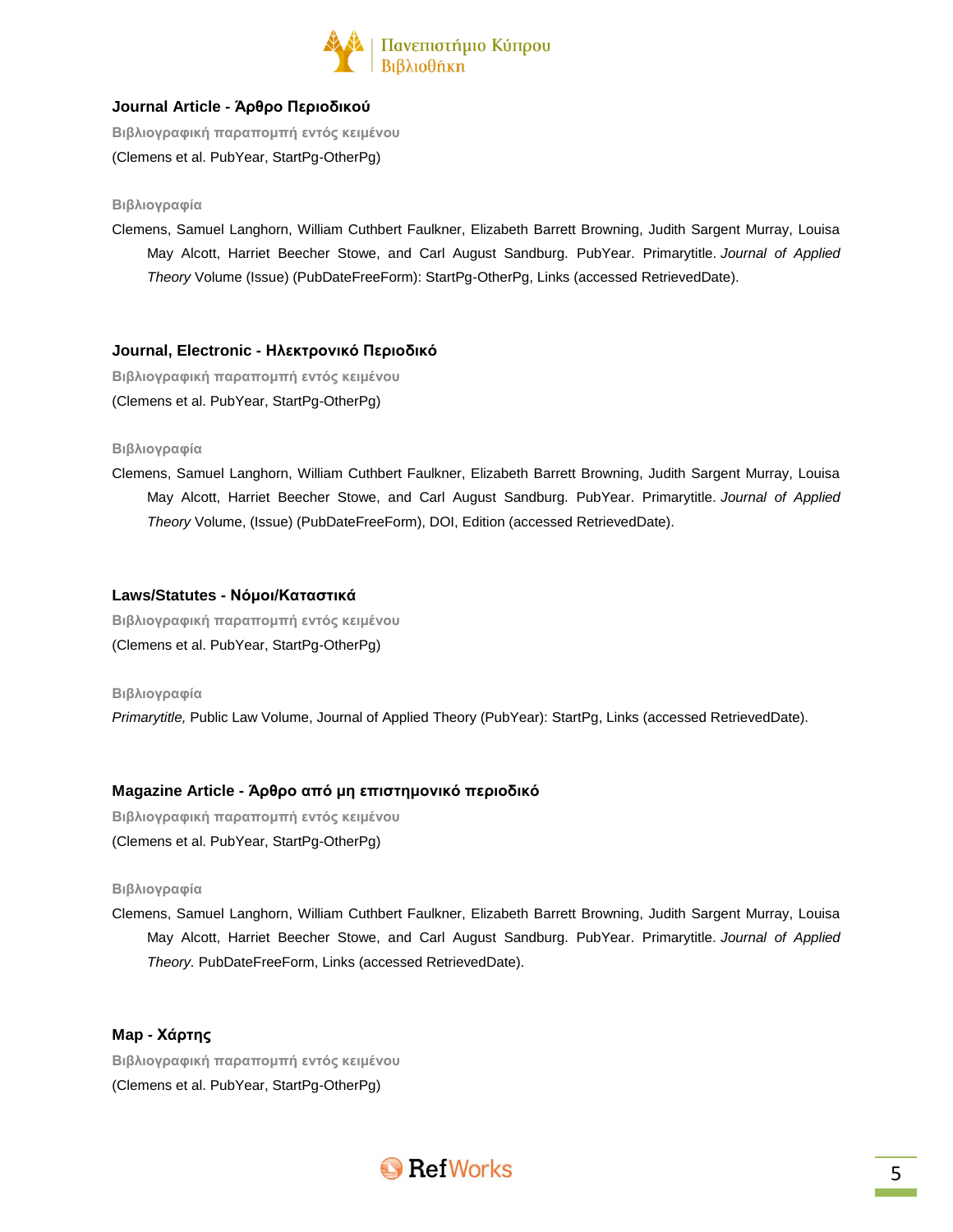

#### **Βιβλιογραφία**

Clemens, Samuel Langhorn, William Cuthbert Faulkner, Elizabeth Barrett Browning, Judith Sargent Murray, Louisa May Alcott, Harriet Beecher Stowe, and Carl August Sandburg. PubYear. *Primarytitle*. Secondarytitle., eds. Oliver Wendall Holmes, Laura Teresa Marquez and George Bernard Shaw [OriginalForeignTitle]. Trans. Henry David Thoreau and Emily Elizabeth Dickenson, eds. Ralph Waldo Emerson, William Butler Yeats and Robert Lee Frost. Edition ed. Vol. Volume. PlaceofPub: Publisher, Links (accessed RetrievedDate).

#### **Monograph - Μονογραφία**

**Βιβλιογραφική παραπομπή εντός κειμένου** (Clemens et al. PubYear, StartPg-OtherPg)

#### **Βιβλιογραφία**

Clemens, Samuel L., Faulkner, William C., Browning, Elizabeth B., Murray, Judith S., Alcott, Louisa M., Stowe, Harriet B., and Sandburg, Carl A. *Primarytitle.*PlaceofPub: Publisher, PubYear, Links (accessed RetrievedDate).

#### **Motion Picture - Κινηματογραφική Ταινία**

**Βιβλιογραφική παραπομπή εντός κειμένου** (Clemens et al. PubYear, StartPg-OtherPg)

#### **Βιβλιογραφία**

Clemens, Samuel Langhorn, William Cuthbert Faulkner, Elizabeth Barrett Browning, Judith Sargent Murray, Louisa May Alcott, Harriet Beecher Stowe, and Carl August Sandburg. PubYear. *Primarytitle*. Secondarytitle., eds. Oliver Wendall Holmes, Laura Teresa Marquez and George Bernard Shaw [OriginalForeignTitle]. Trans. Henry David Thoreau and Emily Elizabeth Dickenson, eds. Ralph Waldo Emerson, William Butler Yeats and Robert Lee Frost. Edition ed. Vol. Volume. PlaceofPub: Publisher, Links (accessed RetrievedDate).

#### **Music Score - Παρτιτούρα**

**Βιβλιογραφική παραπομπή εντός κειμένου** (Clemens et al. PubYear, StartPg-OtherPg)

#### **Βιβλιογραφία**

Clemens, Samuel Langhorn, William Cuthbert Faulkner, Elizabeth Barrett Browning, Judith Sargent Murray, Louisa May Alcott, Harriet Beecher Stowe, and Carl August Sandburg. PubYear. *Primarytitle*. Secondarytitle., eds. Oliver Wendall Holmes, Laura Teresa Marquez and George Bernard Shaw [OriginalForeignTitle]. Trans. Henry David Thoreau and Emily Elizabeth Dickenson, eds. Ralph Waldo Emerson, William Butler Yeats and Robert Lee Frost. Edition ed. Vol. Volume. PlaceofPub: Publisher, Links (accessed RetrievedDate).

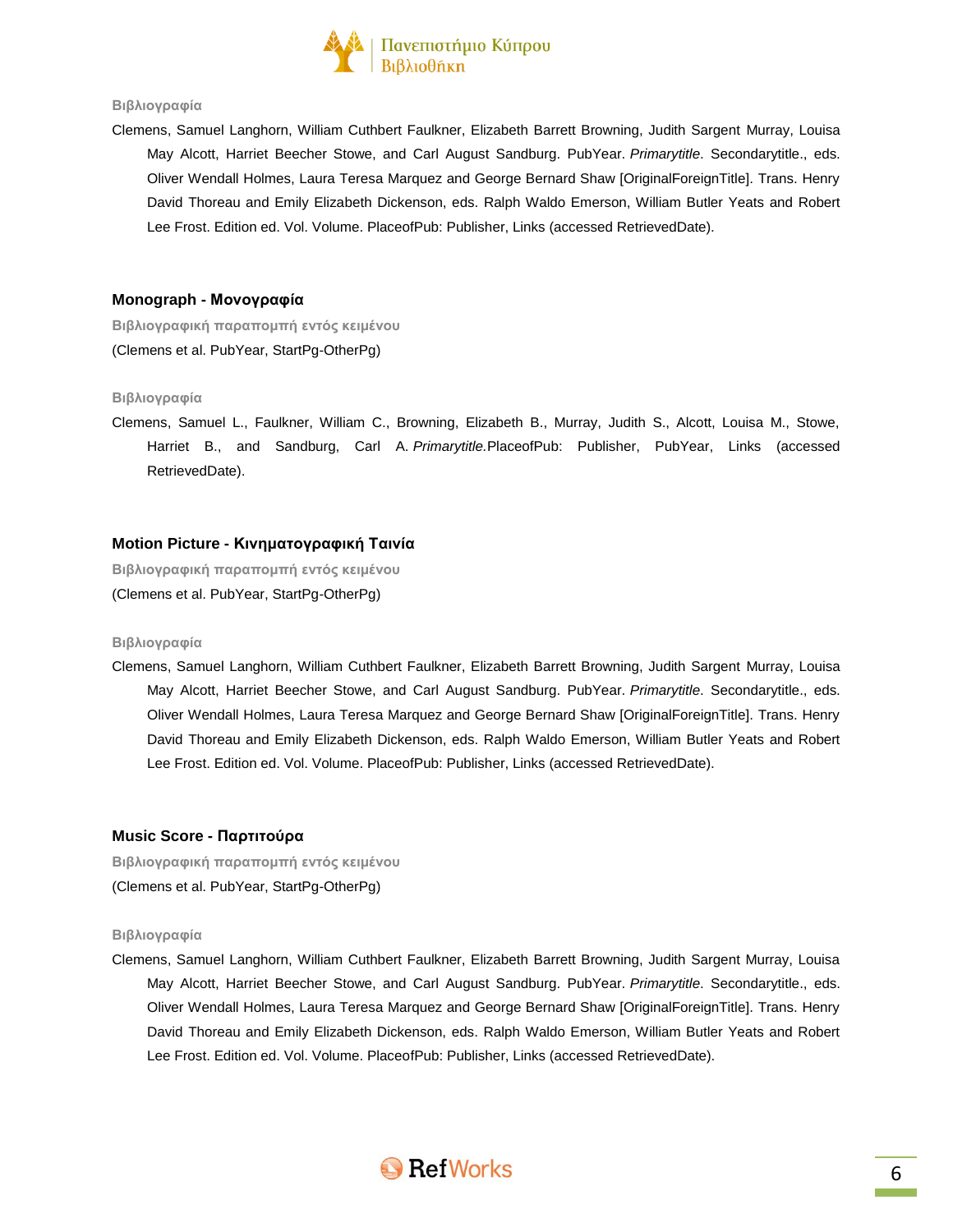

# **Newspaper Article - Άρθρο Εφημερίδας**

**Βιβλιογραφική παραπομπή εντός κειμένου** (Clemens et al. PubYear, StartPg-OtherPg)

#### **Βιβλιογραφία**

Clemens, Samuel Langhorn, William Cuthbert Faulkner, Elizabeth Barrett Browning, Judith Sargent Murray, Louisa May Alcott, Harriet Beecher Stowe, and Carl August Sandburg. PubYear. Primarytitle. *Journal of Applied Theory*, PubDateFreeForm, PubYear, sec Volume. Links (accessed RetrievedDate).

# **Online Discussion Forum/Blogs - Online Συζητήσεις σε Ιστολόγια**

**Βιβλιογραφική παραπομπή εντός κειμένου** (Clemens et al. PubYear, StartPg-OtherPg)

#### **Βιβλιογραφία**

Clemens, Samuel Langhorn, William Cuthbert Faulkner, Elizabeth Barrett Browning, Judith Sargent Murray, Louisa May Alcott, Harriet Beecher Stowe, and Carl August Sandburg. PubYear. *Primarytitle*. Secondarytitle., eds. Oliver Wendall Holmes, Laura Teresa Marquez and George Bernard Shaw [OriginalForeignTitle]. Trans. Henry David Thoreau and Emily Elizabeth Dickenson, eds. Ralph Waldo Emerson, William Butler Yeats and Robert Lee Frost. Edition ed. Vol. Volume. PlaceofPub: Publisher, Links (accessed RetrievedDate).

#### **Patent - Πατέντα**

**Βιβλιογραφική παραπομπή εντός κειμένου** (Clemens et al. PubYear, StartPg-OtherPg)

#### **Βιβλιογραφία**

Clemens, Samuel Langhorn, William Cuthbert Faulkner, Elizabeth Barrett Browning, Judith Sargent Murray, Louisa May Alcott, Harriet Beecher Stowe, and Carl August Sandburg. PubYear. *Primarytitle.* PlaceofPub Patent Issue, filed PubYear, and issued PubDateFreeForm, Links (accessed RetrievedDate).

# **Personal Communication - Προσωπική Επικοινωνία**

**Βιβλιογραφική παραπομπή εντός κειμένου** (Clemens et al. PubYear, StartPg-OtherPg)

#### **Βιβλιογραφία**

Clemens, Samuel Langhorn, William Cuthbert Faulkner, Elizabeth Barrett Browning, Judith Sargent Murray, Louisa May Alcott, Harriet Beecher Stowe, and Carl August Sandburg. PubYear. Primarytitle. IdentifyingPhrase. PubDateFreeForm. Publisher, PlaceofPub, Links (accessed RetrievedDate).

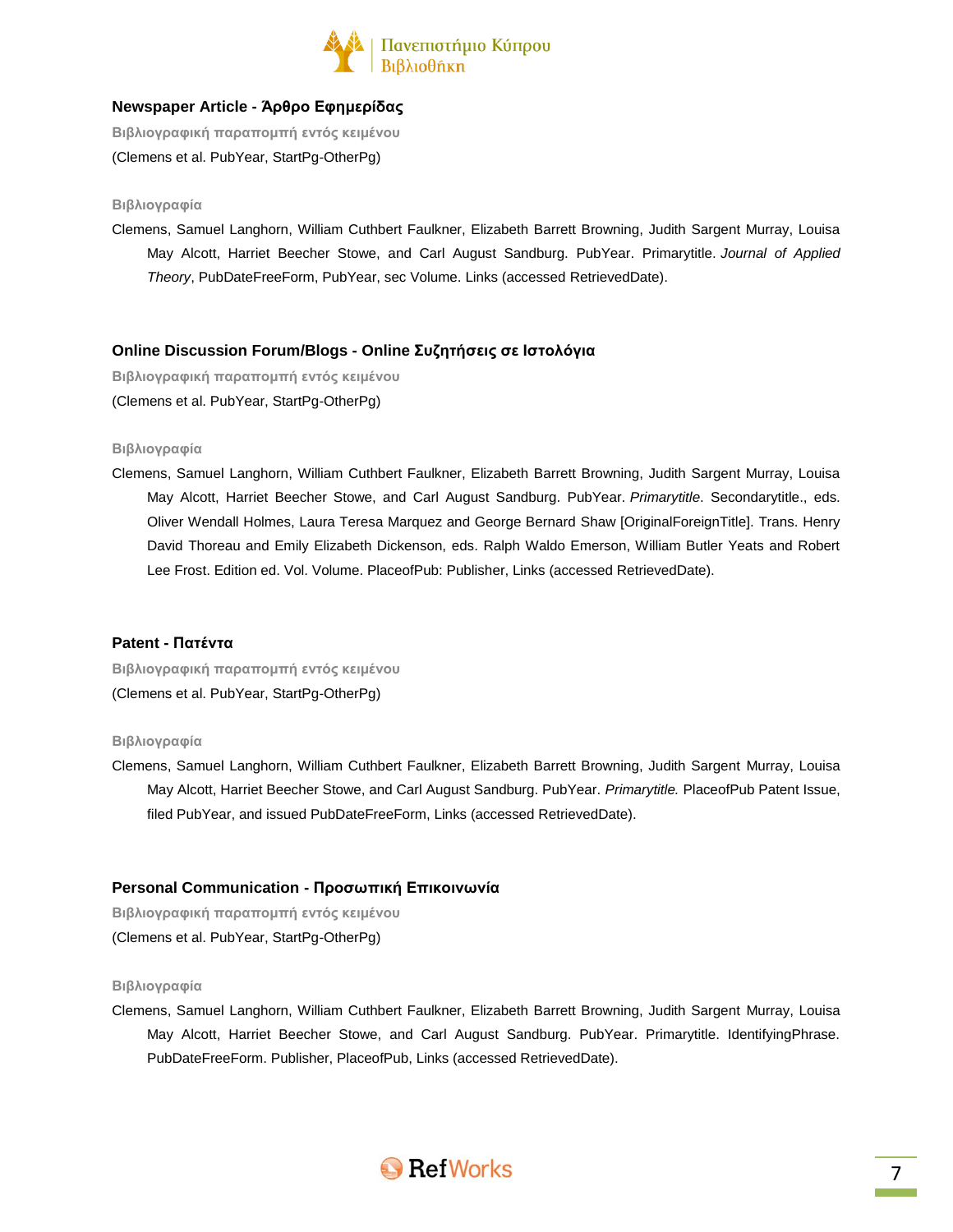

# **Report - Έκθεση**

**Βιβλιογραφική παραπομπή εντός κειμένου** (Clemens et al. PubYear, StartPg-OtherPg)

#### **Βιβλιογραφία**

Clemens, Samuel Langhorn, William Cuthbert Faulkner, Elizabeth Barrett Browning, Judith Sargent Murray, Louisa May Alcott, Harriet Beecher Stowe, and Carl August Sandburg. PubYear. *Primarytitle.* PlaceofPub: Publisher, Volume, Links (accessed RetrievedDate).

# **Sound Recording - Ηχογράφηση**

**Βιβλιογραφική παραπομπή εντός κειμένου** (Clemens et al. PubYear, StartPg-OtherPg)

#### **Βιβλιογραφία**

Clemens, Samuel Langhorn, William Cuthbert Faulkner, Elizabeth Barrett Browning, Judith Sargent Murray, Louisa May Alcott, Harriet Beecher Stowe, and Carl August Sandburg. PubYear. *Primarytitle*. Secondarytitle., eds. Oliver Wendall Holmes, Laura Teresa Marquez and George Bernard Shaw [OriginalForeignTitle]. Trans. Henry David Thoreau and Emily Elizabeth Dickenson, eds. Ralph Waldo Emerson, William Butler Yeats and Robert Lee Frost. Edition ed. Vol. Volume. PlaceofPub: Publisher, Links (accessed RetrievedDate).

#### **Unpublished Material - Αδημοσίευτο υλικό**

**Βιβλιογραφική παραπομπή εντός κειμένου** (Clemens et al. PubYear, StartPg-OtherPg)

#### **Βιβλιογραφία**

Samuel Langhorn Clemens and others, "Primarytitle" (Edition, Secondarytitle, Publisher, PlaceofPub, PubYear), Links (accessed RetrievedDate).

# **Video/DVD - Βίντεο/DVD**

**Βιβλιογραφική παραπομπή εντός κειμένου** Clemens et al. PubYear, StartPg-OtherPg)

#### **Βιβλιογραφία**

Clemens, Samuel Langhorn, William Cuthbert Faulkner, Elizabeth Barrett Browning, Judith Sargent Murray, Louisa May Alcott, Harriet Beecher Stowe, and Carl August Sandburg. PubYear. *Primarytitle*. Secondarytitle., eds. Oliver Wendall Holmes, Laura Teresa Marquez and George Bernard Shaw [OriginalForeignTitle]. Trans. Henry David Thoreau and Emily Elizabeth Dickenson, eds. Ralph Waldo Emerson, William Butler Yeats and Robert Lee Frost. Edition ed. Vol. Volume. PlaceofPub: Publisher, Links (accessed RetrievedDate).